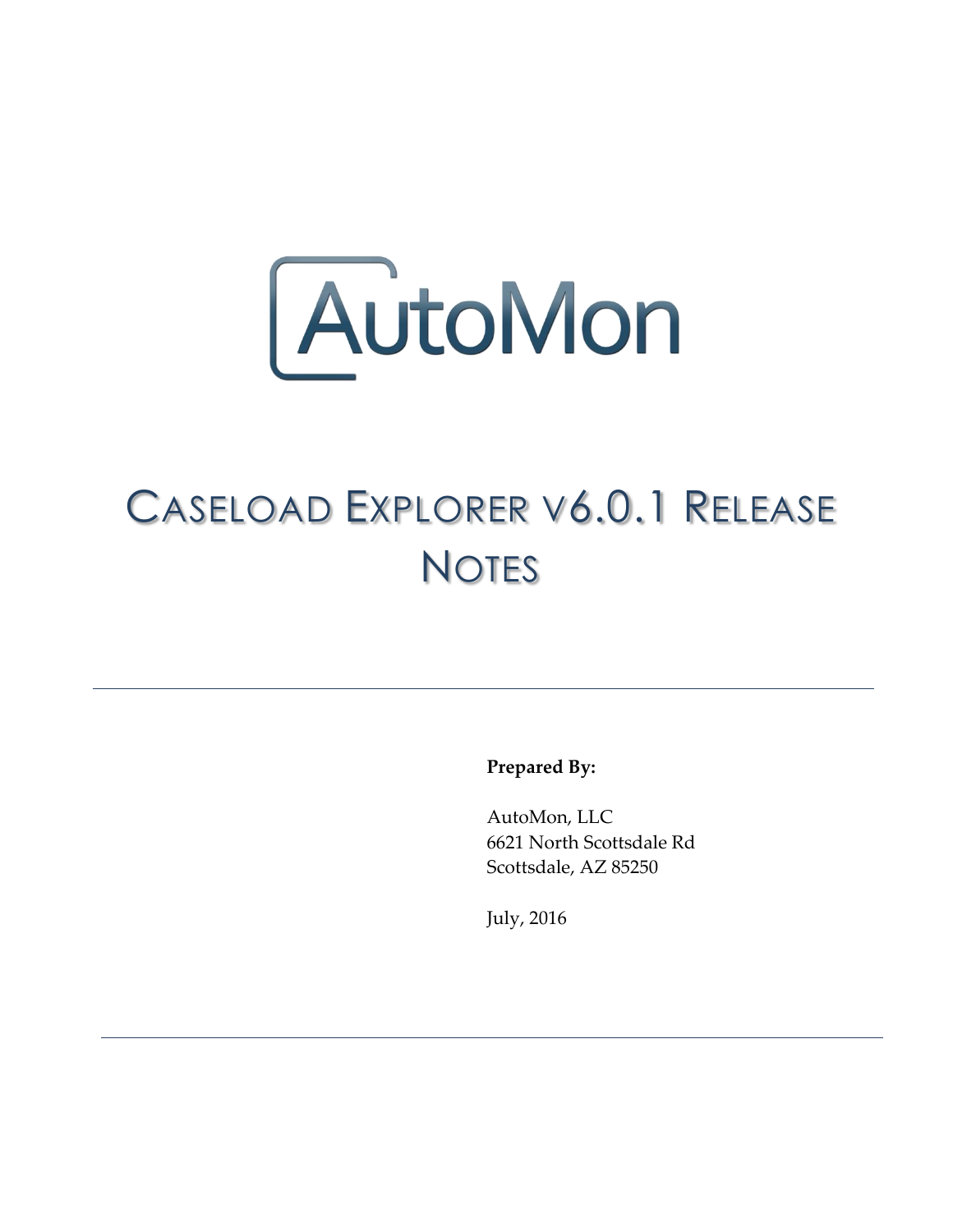

## **COPYRIGHT**

© 2016 AutoMon, LLC. All rights reserved. No part of this publication may be reproduced without the prior written consent of AutoMon, 6621 North Scottsdale Road, Scottsdale, AZ 85250.

### **COMMENTS**

Your feedback is important to us and will help us to provide the most accurate and high quality information possible in our documentation. Send us comments or suggestions by e-mail to [support@automon.com.](mailto:support@automon.com)

### **CHANGES**

The material in this document is for information only and is subject to change without notice. While reasonable efforts have been made in the preparation of this document to ensure its accuracy, AutoMon makes no representation or warranty, expressed or implied, as to its completeness, accuracy, or suitability, and assumes no liability resulting from errors or omissions in this document or from the use of the information contained herein. AutoMon reserves the right to make changes in the product design without reservation and without notification to its users.

### **CONTACT**

AutoMon, LLC 6621 North Scottsdale Road Scottsdale, AZ 85250 Phone: 480.368.8555 Fax: 480.718.2710

For Technical Support, visi[t http://www.automon.com/contact-us](http://www.automon.com/#!contact/c1d94)

For Product Information, visit [http://www.automon.com/solutions](http://www.automon.com/#!products/ch6q)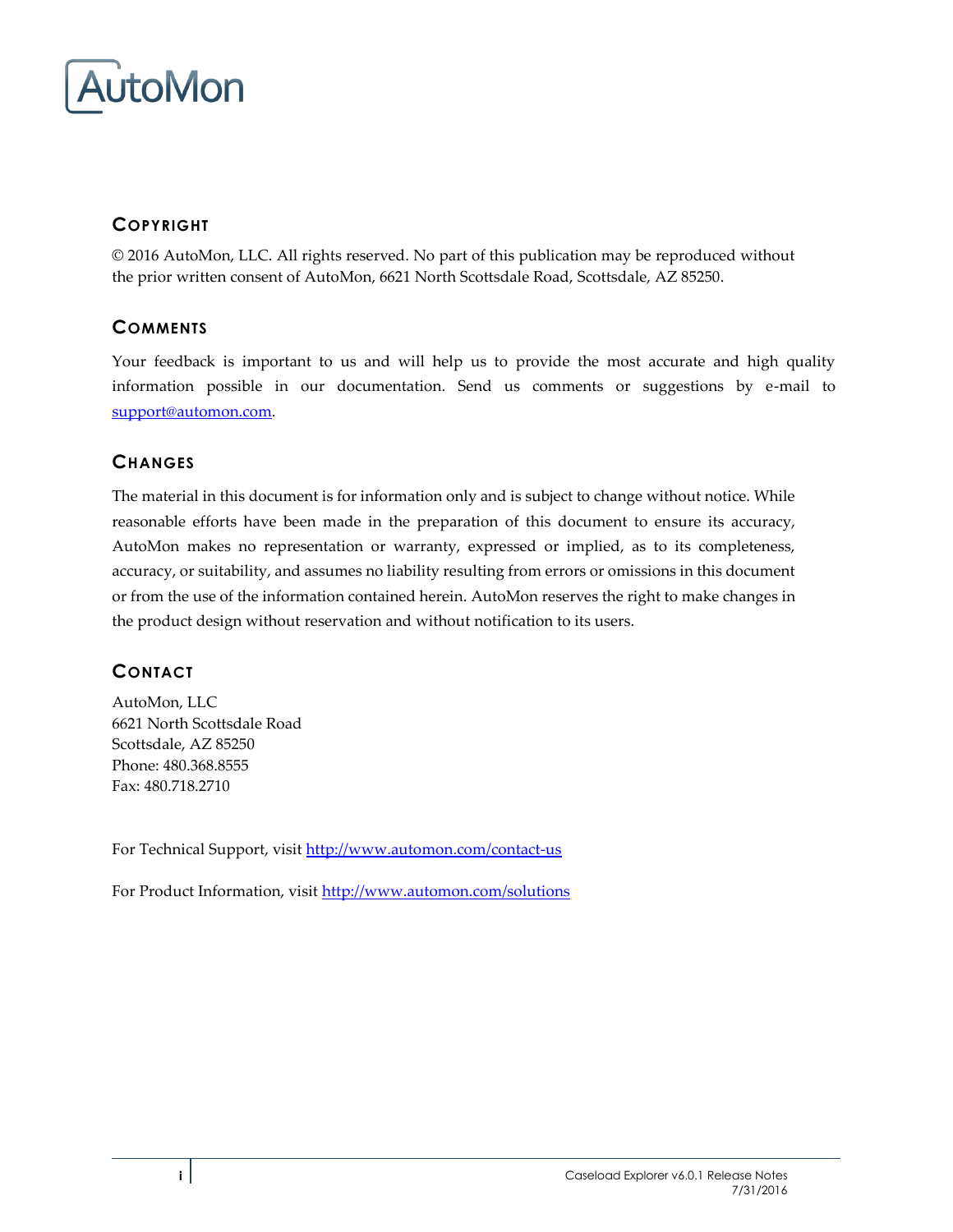## <span id="page-2-0"></span>**TABLE OF CONTENTS**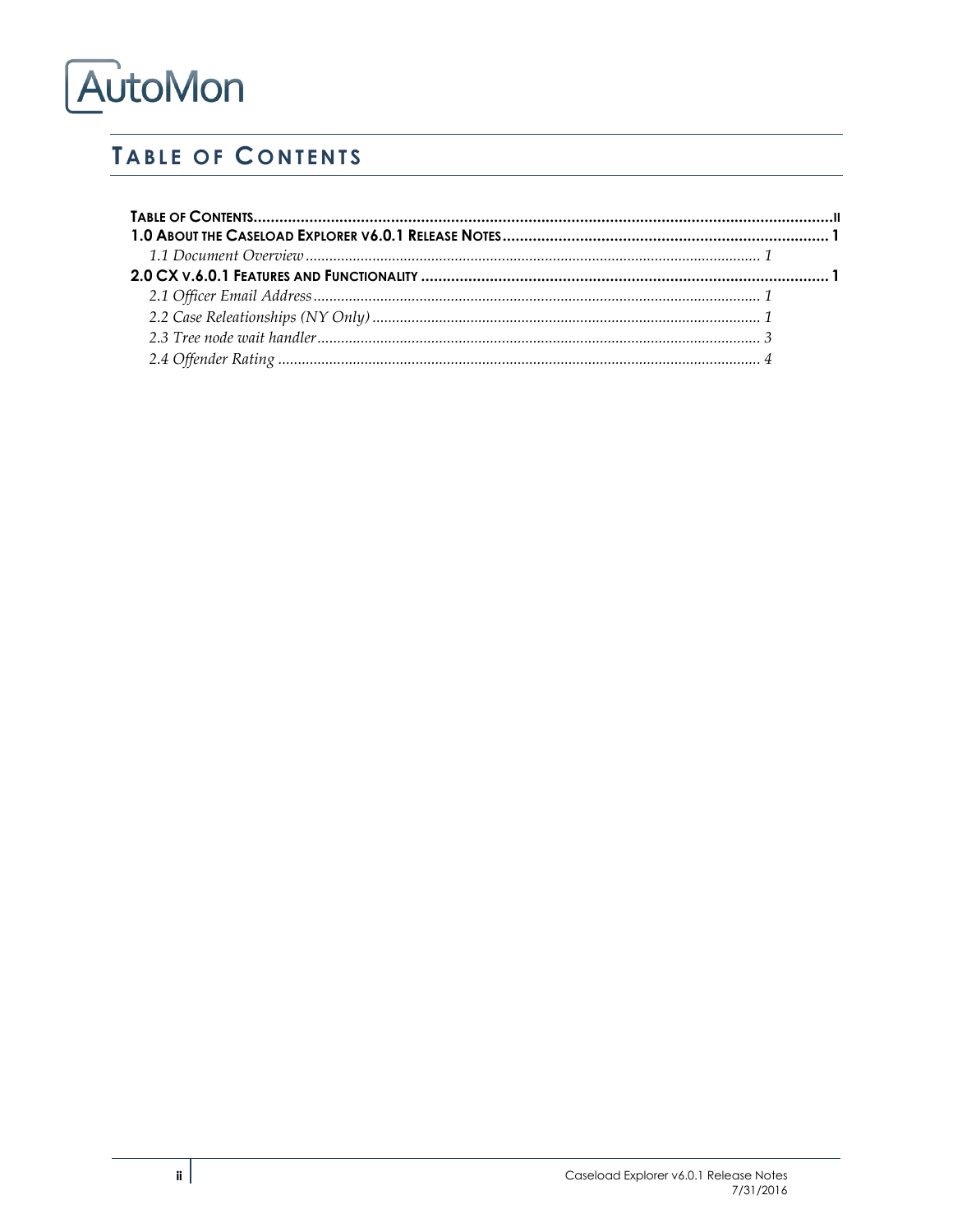## <span id="page-3-0"></span>**1.0 AB O U T T H E CA S E L O A D EX P L O R E R V 6.0.1 RE L E A S E N O T E S**

### <span id="page-3-1"></span>**1.1 DOCUMENT OVERVIEW**

This document will cover the features and functionality implemented in CX V6.0.1.

## <span id="page-3-2"></span>**2.0 CX V .6.0.1 F E A T U R E S A N D FU N C T I O N A L I T Y**

#### <span id="page-3-3"></span>**2.1 OFFICER EMAIL ADDRESS**

AutoMon has implemented the field Officer Email Address as a core field within the Caseload Explorer application. Users will no longer have to create this field as a new officer attribute. Existing officer email addresses will be mapped to the new schema. There are no new UI changes with this functionality.

#### <span id="page-3-4"></span>**2.2 CASE RELEATIONSHIPS (NY ONLY)**

The NY CX V5 has the ability to reassign a case by dragging and dropping the case between folders. This approach did not clearly identify which case was the primary case and generated support cases. In V6.0.1 AutoMon has redesigned this feature.

Steps to reassign a case:

- 1. Highlight the case, select the action button, and select the Case Relationships option. (Fig. 1).
- 2. The user can select which parent case folder(s) the case should belong to (Fig.2).
- 3. The user can also select which parent case is considered the primary (Fig. 3).
- 4. Click on the save button to save changes.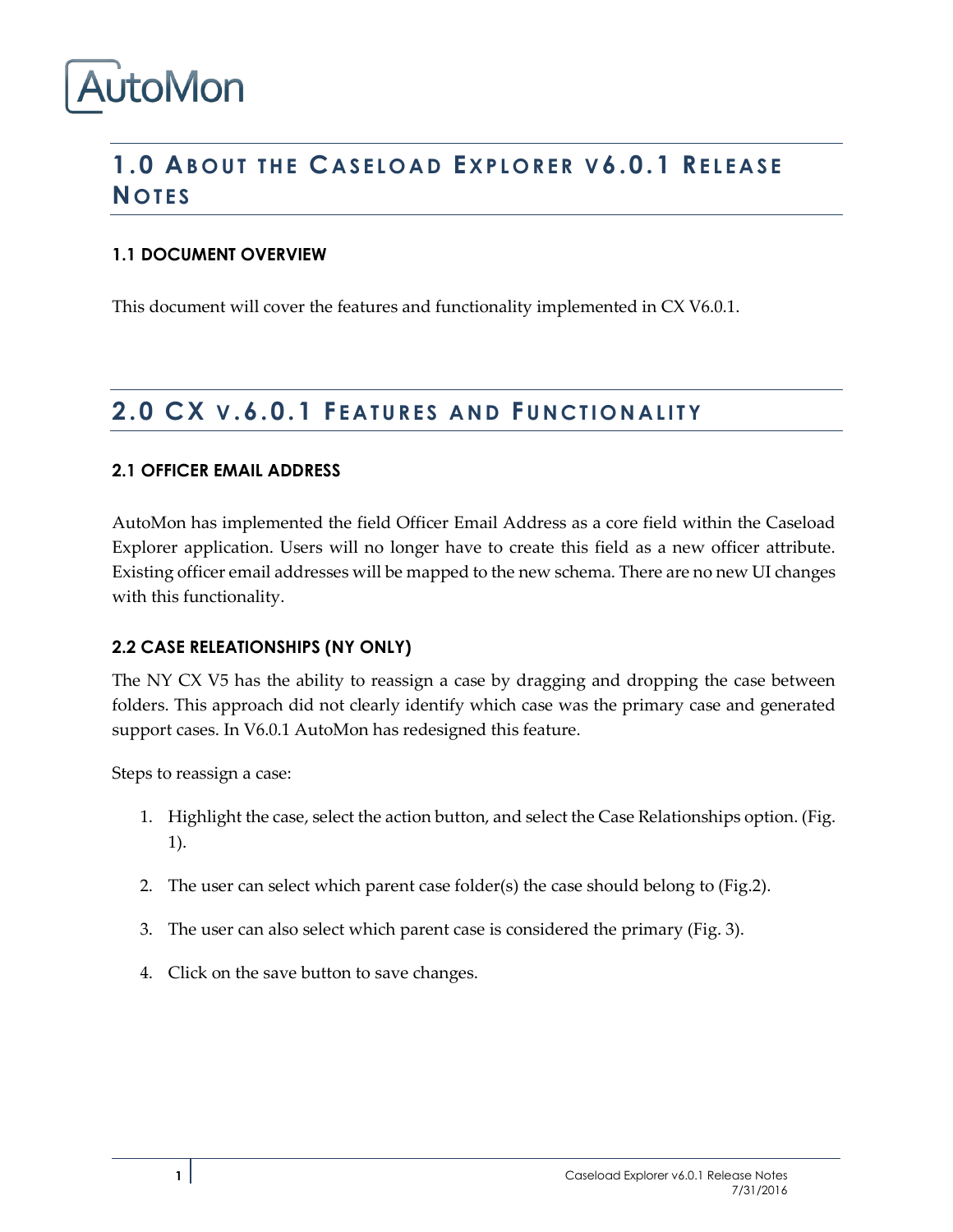*Fig. 1*

|                              | Ce Caseload Explorer [Rosade x / Ce Allmon, Carmen Adult (41 x ) |                                     |                   |                           |                                                                                  |                                  |                   |                  |               |                   |               |                     |              | $\begin{array}{c c c c c} \hline \multicolumn{3}{c }{\mathbf{0}} & \multicolumn{3}{c }{\mathbf{X}} \end{array}$<br>$\left  \cdot \right $ |
|------------------------------|------------------------------------------------------------------|-------------------------------------|-------------------|---------------------------|----------------------------------------------------------------------------------|----------------------------------|-------------------|------------------|---------------|-------------------|---------------|---------------------|--------------|-------------------------------------------------------------------------------------------------------------------------------------------|
| $\mathbf{C}$<br>$\leftarrow$ |                                                                  |                                     |                   |                           | qa-web/Cx602NewYork/Offenders/TabCases.aspx?OffenderId=28&PersonId=61&CaseId=198 |                                  |                   |                  |               |                   |               |                     |              | $\circledcirc$                                                                                                                            |
| Ce -                         |                                                                  | Allmon, Carmen Adult (41) - 1000027 |                   |                           | Overview                                                                         | Cases                            | <b>Conditions</b> | <b>Documents</b> | <b>Events</b> | Service -         | Supervision - | Action -            | Other $\sim$ |                                                                                                                                           |
|                              |                                                                  |                                     |                   |                           |                                                                                  |                                  |                   |                  |               |                   |               |                     |              | Search Case or Offender                                                                                                                   |
|                              |                                                                  |                                     |                   |                           |                                                                                  |                                  |                   | <b>Cases</b>     |               |                   |               |                     |              |                                                                                                                                           |
|                              | Ξ.<br>A.                                                         | fili                                |                   |                           |                                                                                  |                                  |                   |                  |               |                   |               |                     |              | Active Only                                                                                                                               |
| $\Box$ Cas                   |                                                                  |                                     | $F$ Type          |                           |                                                                                  |                                  |                   | Court            | Judge         | <b>Dispo</b>      | <b>MED</b>    |                     | YO           | Closed                                                                                                                                    |
| CCF                          | PSI/PDI Wizard<br><b>PSI/PDI Narrative Editor</b>                |                                     | iinal Case Folder |                           |                                                                                  |                                  |                   |                  |               |                   |               |                     |              |                                                                                                                                           |
| $O$ CCF                      |                                                                  |                                     | inal Case Folder  |                           |                                                                                  |                                  |                   |                  |               |                   |               |                     |              |                                                                                                                                           |
| C                            | Rename                                                           |                                     |                   | inal Court Supervision    |                                                                                  |                                  |                   |                  |               |                   | 08/18/2017    |                     |              |                                                                                                                                           |
|                              | <b>Edit ROR</b>                                                  |                                     |                   |                           |                                                                                  |                                  |                   |                  |               |                   |               |                     |              |                                                                                                                                           |
|                              | ReOpen<br>Close                                                  |                                     | $nts$ $\odot$     |                           | <b>Case Caseloads</b>                                                            | Associates (0)                   |                   |                  |               |                   |               |                     |              |                                                                                                                                           |
| Court                        | <b>Case Relationships</b>                                        |                                     |                   | <b>Case Relationships</b> |                                                                                  |                                  |                   |                  |               |                   |               |                     |              |                                                                                                                                           |
| Category                     |                                                                  | <b>Attribute</b>                    |                   |                           |                                                                                  | Value                            |                   |                  |               | <b>Entered by</b> |               | <b>Entered</b>      |              |                                                                                                                                           |
| Court                        |                                                                  | <b>IPRS Registration No</b>         |                   |                           |                                                                                  |                                  |                   |                  |               |                   |               |                     |              |                                                                                                                                           |
| Court                        |                                                                  | <b>IPRS Options</b>                 |                   |                           |                                                                                  |                                  |                   |                  |               |                   |               |                     |              |                                                                                                                                           |
| Supervision                  |                                                                  | <b>Case Assignment Date</b>         |                   |                           |                                                                                  | 08/18/2016                       |                   |                  |               | Rosado, Eileen    |               | 08/18/2016 08:54 AM |              |                                                                                                                                           |
| Supervision                  |                                                                  | <b>Notification Date</b>            |                   |                           |                                                                                  |                                  |                   |                  |               |                   |               |                     |              |                                                                                                                                           |
| Supervision                  |                                                                  | <b>Max Exp Date</b>                 |                   |                           |                                                                                  | 08/18/2017                       |                   |                  |               | Rosado, Eileen    |               | 08/18/2016 08:54 AM |              |                                                                                                                                           |
|                              | ga-web/Cx602NewYork/Cases/Relation.aspx?CaseId=198&OffenderId=28 |                                     |                   |                           |                                                                                  | <b>Local Conditional Release</b> |                   |                  |               | Rosado, Eileen    |               | 08/18/2016 08:54 AM |              |                                                                                                                                           |

## *Fig. 2*

| Ce Caseload Explorer [Rosade X]                                         | Ce Allmon, Carmen Adult (41 X                |  |                         |                  |        |                           |               |          |                         |                    |
|-------------------------------------------------------------------------|----------------------------------------------|--|-------------------------|------------------|--------|---------------------------|---------------|----------|-------------------------|--------------------|
| ← → C   a-web/Cx602NewYork/Cases/Relation.aspx?CaseId=198&OffenderId=28 |                                              |  |                         |                  |        |                           |               |          |                         | $\circledcirc$     |
| Ce -                                                                    | Allmon, Carmen Adult (41) - 1000027 Overview |  | <b>Cases Conditions</b> | <b>Documents</b> | Events | Service -                 | Supervision - | Action - | Other -                 | ٠                  |
|                                                                         |                                              |  |                         |                  |        |                           |               |          | Search Case or Offender |                    |
|                                                                         |                                              |  | Case Relationships      |                  |        |                           |               |          |                         |                    |
| CCS-2016-4                                                              |                                              |  |                         |                  |        |                           |               |          |                         | <b>Active Only</b> |
| <b>Select Parent Case(s)</b>                                            |                                              |  |                         |                  |        |                           |               |          |                         |                    |
| <b>Criminal Case Folder(s):</b>                                         | CCF-2016-2 CCF-2016-6                        |  |                         |                  |        |                           |               |          |                         |                    |
| <b>Select Primary Parent</b>                                            | CCF-2016-2                                   |  |                         |                  |        | $\boldsymbol{\mathrm{v}}$ |               |          |                         |                    |
| Case:                                                                   |                                              |  |                         |                  |        |                           |               |          |                         |                    |
|                                                                         |                                              |  |                         |                  |        |                           |               |          |                         |                    |
|                                                                         |                                              |  |                         |                  |        |                           |               |          |                         |                    |
|                                                                         |                                              |  |                         |                  |        |                           |               |          |                         |                    |
|                                                                         |                                              |  |                         |                  |        |                           |               |          |                         |                    |
|                                                                         |                                              |  |                         |                  |        |                           |               |          |                         |                    |
|                                                                         |                                              |  |                         |                  |        |                           |               |          |                         |                    |
|                                                                         |                                              |  |                         |                  |        |                           |               |          |                         |                    |
|                                                                         |                                              |  |                         |                  |        |                           |               |          | Save                    | Cancel             |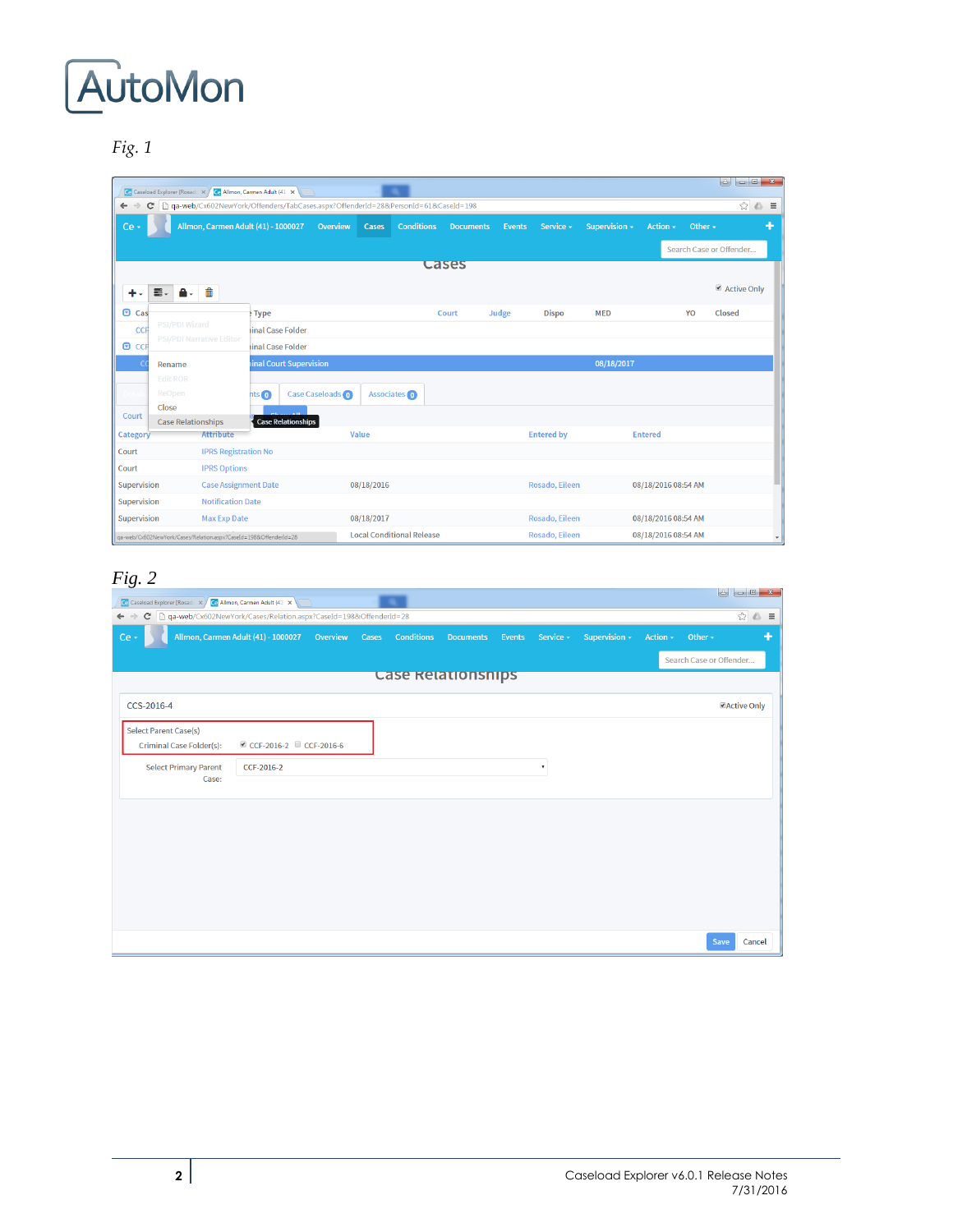## *Fig. 3*

| $\tilde{ }$<br>Ce Caseload Explorer [Rosadc X   Ce Allmon, Carmen Adult (41 X   X                  |                                              |       |                   |                    |        |           |               |          |                         |                    |
|----------------------------------------------------------------------------------------------------|----------------------------------------------|-------|-------------------|--------------------|--------|-----------|---------------|----------|-------------------------|--------------------|
| C   aa-web/Cx602NewYork/Cases/Relation.aspx?CaseId=198&OffenderId=28<br>$\leftarrow$ $\rightarrow$ |                                              |       |                   |                    |        |           |               |          |                         |                    |
| Ce -                                                                                               | Allmon, Carmen Adult (41) - 1000027 Overview | Cases | <b>Conditions</b> | <b>Documents</b>   | Events | Service - | Supervision - | Action - | Other $\sim$            | ÷                  |
|                                                                                                    |                                              |       |                   |                    |        |           |               |          | Search Case or Offender |                    |
|                                                                                                    |                                              |       |                   | Case Relationships |        |           |               |          |                         |                    |
| CCS-2016-4                                                                                         |                                              |       |                   |                    |        |           |               |          |                         | <b>Active Only</b> |
| <b>Select Parent Case(s)</b>                                                                       |                                              |       |                   |                    |        |           |               |          |                         |                    |
| <b>Criminal Case Folder(s):</b>                                                                    | © CCF-2016-2 CCF-2016-6                      |       |                   |                    |        |           |               |          |                         |                    |
| <b>Select Primary Parent</b><br>Case:                                                              | CCF-2016-2                                   |       |                   |                    |        | ۰.        |               |          |                         |                    |
|                                                                                                    |                                              |       |                   |                    |        |           |               |          |                         |                    |
|                                                                                                    |                                              |       |                   |                    |        |           |               |          |                         |                    |
|                                                                                                    |                                              |       |                   |                    |        |           |               |          |                         |                    |
|                                                                                                    |                                              |       |                   |                    |        |           |               |          |                         |                    |
|                                                                                                    |                                              |       |                   |                    |        |           |               |          |                         |                    |
|                                                                                                    |                                              |       |                   |                    |        |           |               |          |                         |                    |
|                                                                                                    |                                              |       |                   |                    |        |           |               |          |                         |                    |
|                                                                                                    |                                              |       |                   |                    |        |           |               |          |                         | Save<br>Cancel     |

#### <span id="page-5-0"></span>**2.3 TREE NODE WAIT HANDLER**

AutoMon has implemented a 'loading' wait handler that is displayed when the user clicks on any treenode. This has been implemented to indicate to the user that the treenode list data is still generating.

| Caseload Explorer [Rosad: X<br>← → × □ qa-web/Cx602NewYork/TreeView.aspx |                                   | ☆△ ≡ |
|--------------------------------------------------------------------------|-----------------------------------|------|
| Find $\star$ View $\star$<br>Reports $\sim$<br>AdHoc<br>$Ce -$           | Search Case or Offender<br>Help - | ٠    |
| My Notifications                                                         | Loading                           |      |
| <b>■</b> Calendar                                                        |                                   |      |
| Rosado, Eileen                                                           |                                   |      |
| All Clients                                                              |                                   |      |
| Calendar                                                                 |                                   |      |
| Alerts (0)                                                               |                                   |      |
| Caseloads (0)                                                            |                                   |      |
| Messages (0)                                                             |                                   |      |
| Activities Due                                                           |                                   |      |
| Community Service                                                        |                                   |      |
| Financial Obligation                                                     |                                   |      |
| Pending Transfers                                                        |                                   |      |
| Pending Adjournments                                                     |                                   |      |
| <b>Waiting Room</b>                                                      |                                   |      |
| <b>I</b> I Itineraries                                                   |                                   |      |
| <b>I</b> IPRS Errors                                                     |                                   |      |
| My Criminal Court                                                        |                                   |      |
| javascript:void(0);                                                      |                                   |      |